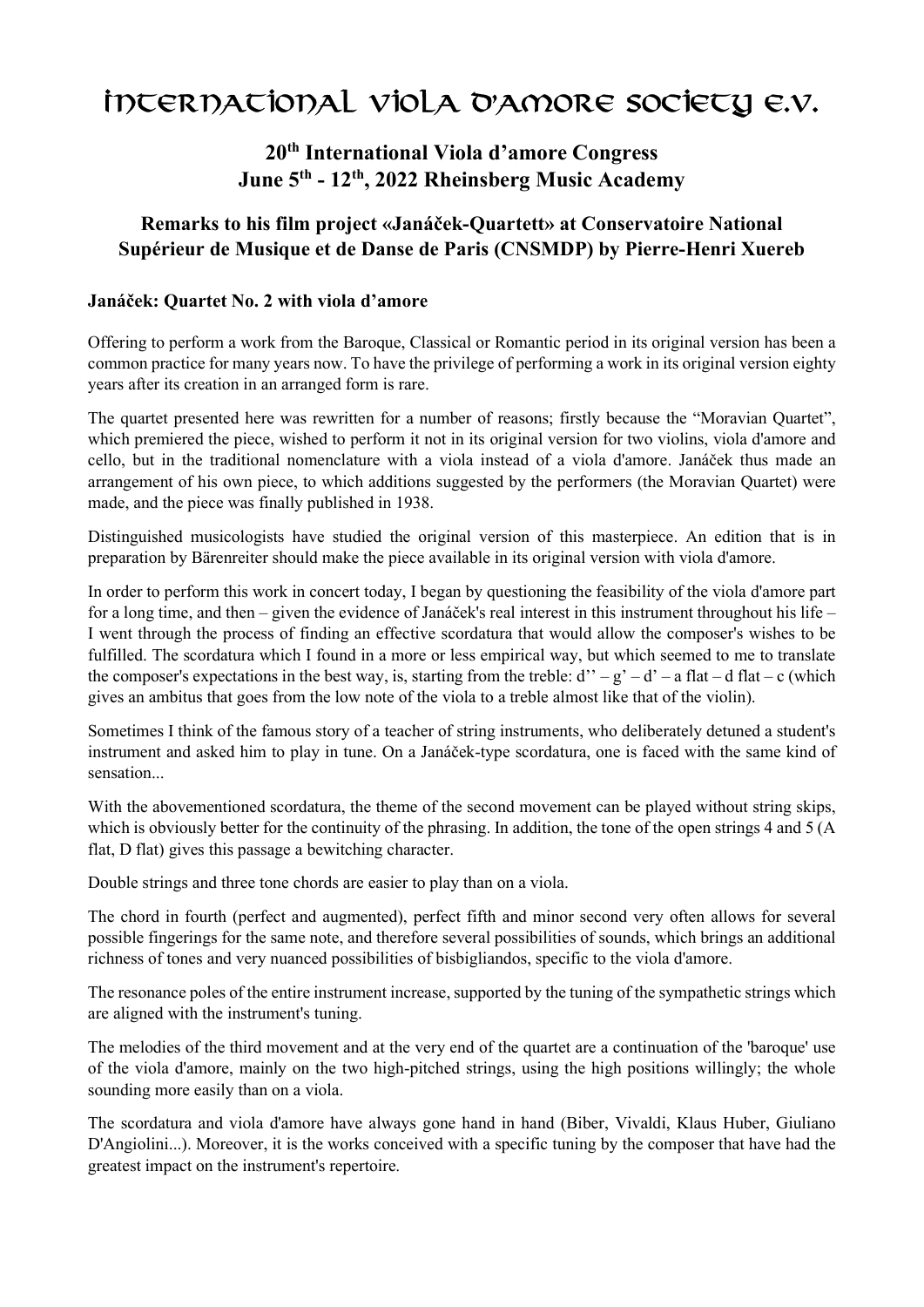The mechanics and the development of listening skills are constantly called upon due to the use by composers (and therefore by the performer!) of a six- or seven-string instrument played with different scordaturas. As the work of finding the best fingerings for a passage progresses, a sort of "mini-mechanism" is set in motion in parallel with the work of the inner ear, seeking (in an increasingly refined manner) to obtain the "right" sequences of sounds linked to the best possible fingerings.

The multiplicity of strings allowing for several possible fingerings leads to a (very productive) study of each small section that the performer must make in order to "master" the score. I could compare this work to that of using vibrato, which is unfortunately still too often perceived as a tap that can be turned on or off, whereas each note, in each score, should have its own vibrato dosage (from the most discreet possible to the most generous).

"Deciphering" on an instrument tuned in a particular way for a particular work is extremely difficult, if not impossible. It is interesting to observe the exponential speed with which these tuning mechanisms settle in the body and the brain.

Just as the beginner, however gifted he might be, needs a learning period, which can be long at times, the interpreter here is also learning, but at an accelerated pace. Playing in scordatura undoubtedly teaches one to get to know oneself better through the progress made and the speed with which this progress is achieved, with inevitable stages and questions that one is absolutely obliged to ask oneself.

The marvellous instrument that is the viola d'amore therefore only allows us to work with mini mechanisms, each chord obliging us to develop the one that its own logic induces. Playing scales from the bottom to the top of the neck is of no interest on the viola d'amore, since such work would be supposed to allow us to develop a certain knowledge of the neck with a certain tuning of the instrument. A knowledge that we will have to put on the back burner anyway for a different tuning desired by another composer.

With each new scordatura, certain seemingly difficult double strings or note sequences become simple and other seemingly simple ones become difficult. This apparent complexity/simplicity constitutes a richness that was virtually unexplored – at least at the beginning of the  $20<sup>th</sup>$  century.

One can imagine Janáček's disappointment when he received the scores of Massenet's opera solos for viola d'amore (I am thinking of the Jongleur de Notre-Dame, which uses slow, fast or harmonic D major arpeggios, but without much instrumental inventiveness). When one thinks of the subtlety of Biber's Partita a few hundred years earlier (tuned in c minor with six strings), it is understandable that Janáček sought to exploit all sorts of technical possibilities specific to the viola d'amore: use of the treble, rapid bariolages, triads, and a play on polytonalities easily derived from the scordatura.

What Janáček has expressed in such a quartet can be placed, in terms of the interaction of the timbres involved, in line with Bach's sixth Brandenburg Concerto, with violas da gamba, violas and cellos. The rich timbre of a viola d'amore, though at times fragile in the midst of modern violins and cello, is all the more unique when mixed with another family of instruments. It is undoubtedly this mixture of timbres that should interest Janáček and that gives this Quartet its particular charm.

Pierre-Henri Xuereb

Translation: Manon Wilhelm